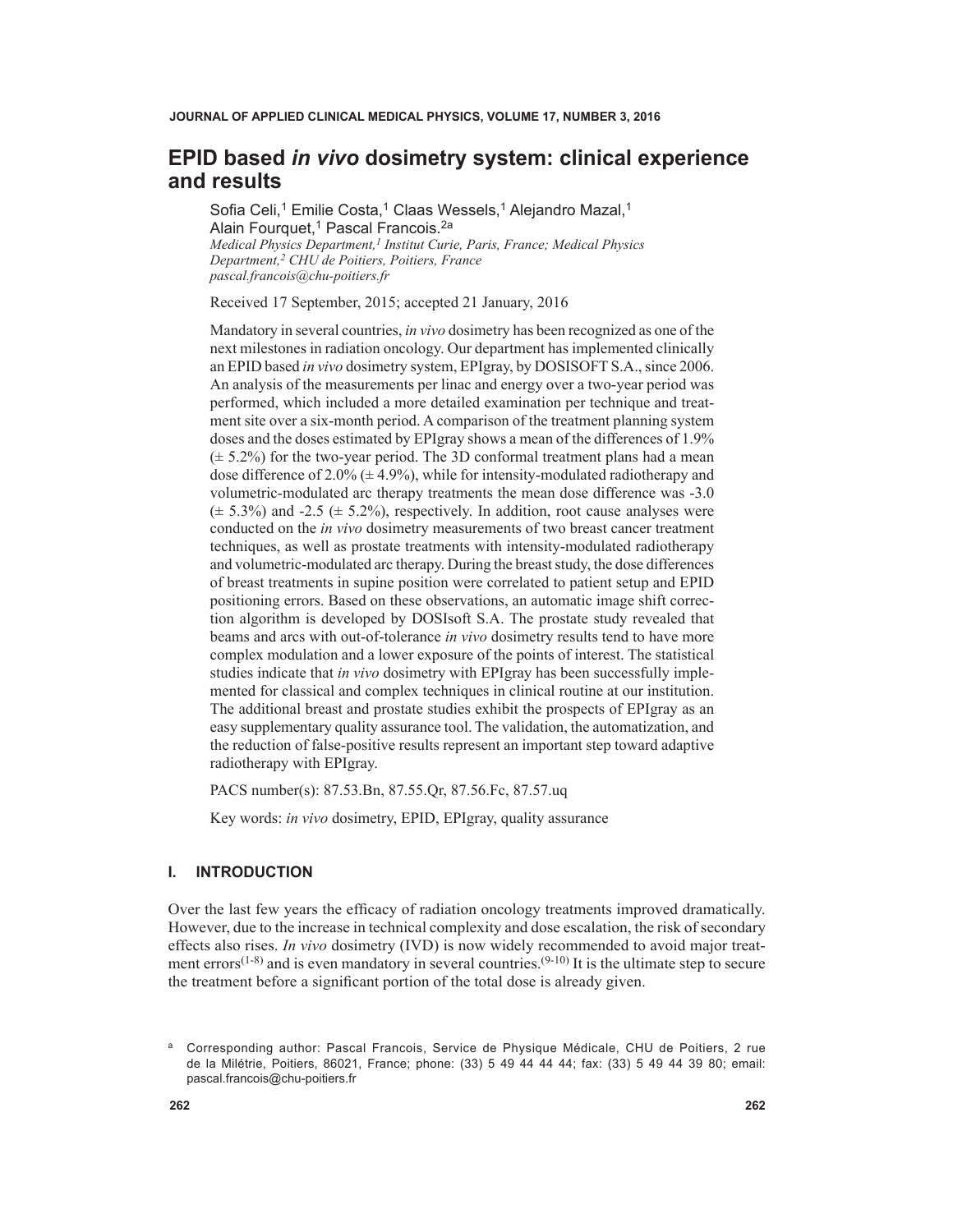The widely recognized reference in the IVD practice consists in placing dosimeters, such as diodes, thermoluminescent dosimeters, or metal oxide semiconductor field effect transistors (MOSFETs), on the patient's skin or inside the patient to derive the dose at specific points of interest within the patient.  $(2,4,7,11)$  However, in clinical routine, placing detectors on the patient's skin at the entrance and/or exit surface of the beam is not always feasible and requires additional setup time in the treatment room. Therefore, this method is inadequate for modern treatment techniques such as intensity-modulated radiotherapy (IMRT) or volumetric-modulated arc therapy (VMAT). Thus IVD remains often limited to the first fraction of the treatment and is still not implemented in every radiotherapy department. In France, where *in vivo* dosimetry is mandatory, only 68% of the centers monitor the entirety of their treatment plans with IVD.

In this perspective, transit dosimetry using amorphous silicon electronic portal imaging devices (EPID) appears to be an interesting alternative for several practical reasons.(12) Portal IVD is easy to use and requires neither additional setup time nor additional detectors. Also, most field incidences can be directly measured. The properties and adaptation requirements for the use of EPID as dosimeters have been evaluated in the literature.(13-18)

In our institute, a transit IVD method has been in development and use since 2006. This software, EPIgray, by DOSIsoft S.A. (Cachan, France), has since been commercialized and installed in over 60 centers worldwide. From June 2012 to July 2013, transit dosimetry has been successively introduced in routine at our center for all treatment sites and techniques.

In addition to its use in patient quality assurance, EPIgray can be easily employed to perform more detailed studies of certain patient cases or techniques over extended periods of time. Since recording MV images during the treatment requires neither extra time nor radiological adjustments, a dosimetric study can even be conducted over the whole course of the treatment if necessary. Such studies can either be for the validation of a technique, the confirmation of the stability of the treatment plan, or the study of anatomical or other changes that lead to dosimetric changes (e.g., systematical errors).

The goal of this article is to share the experience of our center with the EPID-based IVD system, EPIgray, review the results, and discuss the use of transit dosimetry beyond the classic IVD use.

### **II. MATERIALS AND METHODS**

## **A. Context and workflow**

The Radiation Oncology Department of our center is equipped with five Varian linacs (Varian Medical Systems, Palo Alto, CA), of multiple photon energies (4 MV, 6 MV, 10 MV, 15 MV, and 20 MV). Each linac carries an EPID, used for *in vivo* dosimetry, pretreatment quality assurance and, in the absence of a low energy imager, for patient setup. The five EPIDs have different resolutions (type AS500 or AS1000) and mechanical precision (support arm system of type R-arm or Exact-arm). In addition, the image acquisition systems (IAS) are of different versions (IAS2 and IAS3), newer version having improved reproducibility and linearity. Two accelerators have a kV imaging system (On Board Imaging System or OBI). These parameters are summarized in Table 1. Some treatment sites are treated of two Tomotherapy units, not discussed in this article.

At the time of the study, the treatments were planned on Eclipse v.10 (Varian Medical Systems), using the AAA calculation algorithm. The treatment techniques include conventional radiotherapy, 3D conformal radiotherapy, IMRT (sliding window) and VMAT (RapidArc). The two main clinical sites treated in our institution are breast cancer and prostate cancer.

EPIgray uses the transmitted signal on the EPID to reconstruct the dose at one or several point(s) of interest within the patient. The dose reconstruction method uses a formalism described previously.<sup>(19-20)</sup> EPIgray version 2.0.3 — featuring the VMAT option — was used in the studies presented in this paper.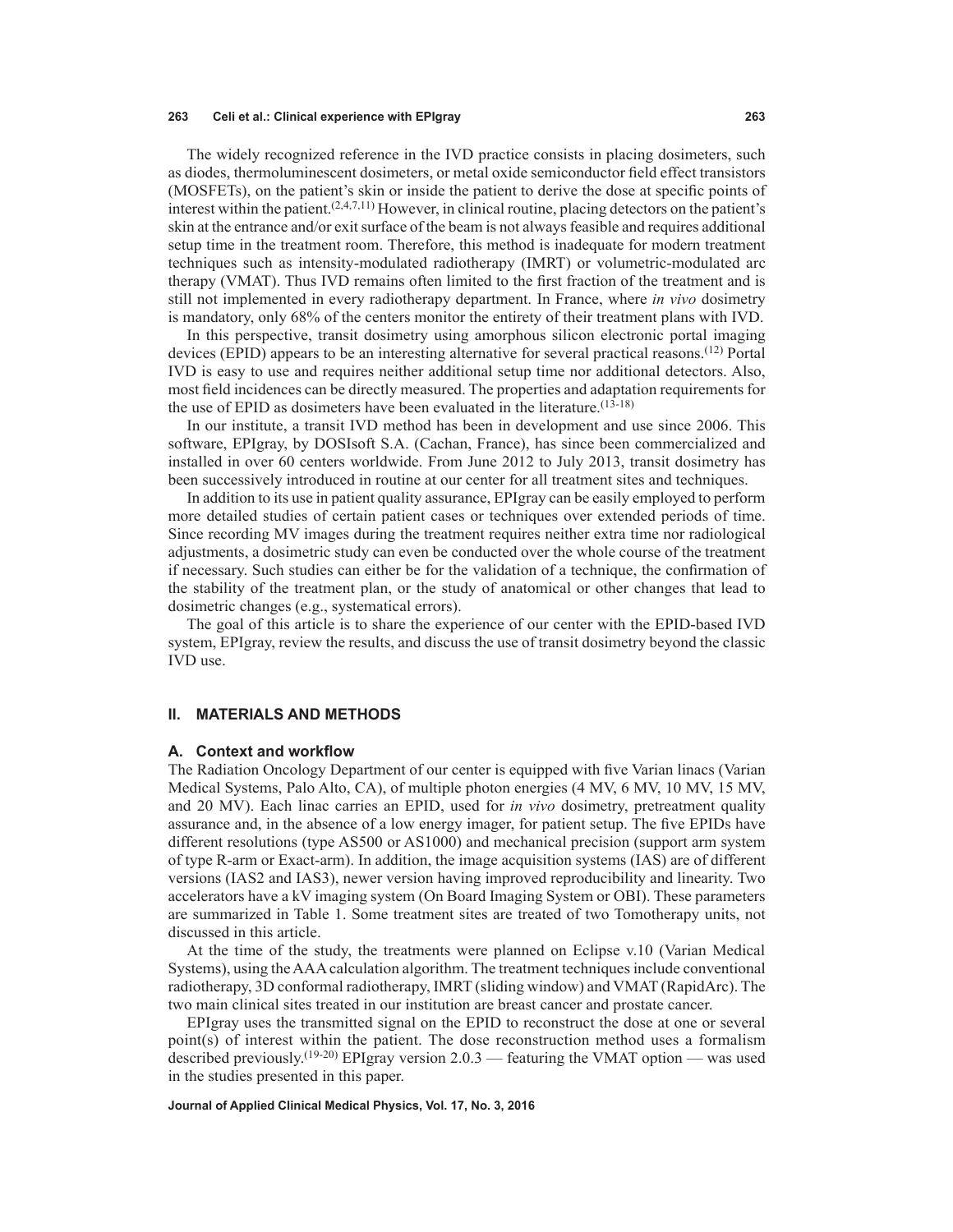|                |                   | Energy    | <i>Imaging system</i>              |     |                   | Main                       | Main Treatment                      |  |
|----------------|-------------------|-----------|------------------------------------|-----|-------------------|----------------------------|-------------------------------------|--|
|                | Linac             | (MV)      | M V                                | kV  | Set Up            | Techniques                 | <b>Sites</b>                        |  |
| $\mathbf{1}$   | TrueBeam<br>v.1   | 6, 10, 15 | AS1000<br>IAS3<br>E-arm            | OBI | 2D<br>$kV$ - $kV$ | <b>IMRT</b><br><b>VMAT</b> | Prostate<br>Head<br>Gynecology      |  |
| $\overline{2}$ | Clinac<br>2300EX  | 6, 20     | AS500<br>IAS <sub>2</sub><br>R-arm |     | 2D<br>MV-MV       | 3D CRT<br>FiF              | <b>Breast</b><br>Metastasis         |  |
| 3              | Clinac<br>2100C/S | 4, 10     | AS500<br>IAS <sub>2</sub><br>R-arm |     | 2D<br>MV-MV       | 3D CRT<br>FiF              | <b>Breast</b><br>Metastasis         |  |
| $\overline{4}$ | Clinac<br>2100C/S | 6, 20     | AS500-<br>II IAS3<br>E-arm         | OBI | 2D<br>$kV$ - $kV$ | <b>IMRT</b><br><b>VMAT</b> | Pediatrics<br>Prostate              |  |
| 5              | Clinac<br>600     | 6         | AS1000<br>IAS3<br>E-arm            |     | 2D<br>MV-MV       | 3D CRT<br>FiF              | <b>Breast</b><br>Head<br>Metastasis |  |

Table 1. Treatment delivery system.

The portal imagers are calibrated to the reference dose following the manufacturer's procedures. The calibration is verified on a weekly basis and a new calibration is performed when the dose response difference is greater than 2%. Two types of images can be recorded by these EPIDs for IVD purposes: integrated dose images used for conformal and IMRT beams, and "cine mode" images used solely for dynamic rotational treatments.

Per monitored fraction, EPIgray determines the dose per beam and interest point in the patient, as well as the total dose per plan and interest point. Each dose difference per fraction/ beam/interest point is called an IVD control. As such, a five-beam plan carrying two interest points results in 10 controls per fraction.

In our center, the points of interest are created during the treatment planning and are not explicitly intended for IVD. The majority of these points are either ICRU reference points in the case of 3D CRT or the isocenter in the case of complex treatments. Additional points may be created, for reference or *in vivo* dosimetry, if needed. Several points are of course placed in the case of treatments with multiple plans.

EPIgray has been previously tested and validated on phantom geometries simulating as close as possible our clinical conditions.<sup>(21)</sup> A per default tolerance level of 6.5% was established and the system's ability to operate within the specified limits was evaluated. When sufficient data were available to perform a statistical study, this tolerance level was reevaluated and individualized per treatment site and technique. The default tolerance is now of 7.5%, while the tolerance levels per treatment site evolve in a range of (6.5% to 10.5%).

In our center, IVD was performed for three consecutive fractions at the beginning of every new treatment plan. In Fig. 1 an example of the detailed workflow for IMRT plans is described. If measurement results are above the established tolerance levels, an assignable cause is sought. A consecutive action chain depending on the origin of the IVD problem has been previously established. The problem sources and consecutive actions are detailed in Table 2. If no benign cause can be assigned or the cause has dosimetric consequences, the radiation oncologist is notified and a specific corrective action is adopted.

Due to EPID sensitivity, relative dose difference controls with predicted doses underneath 10 cGy were disregarded. In addition, out-of-tolerance results caused by EPID technical faults were eliminated and new IVD images were programmed.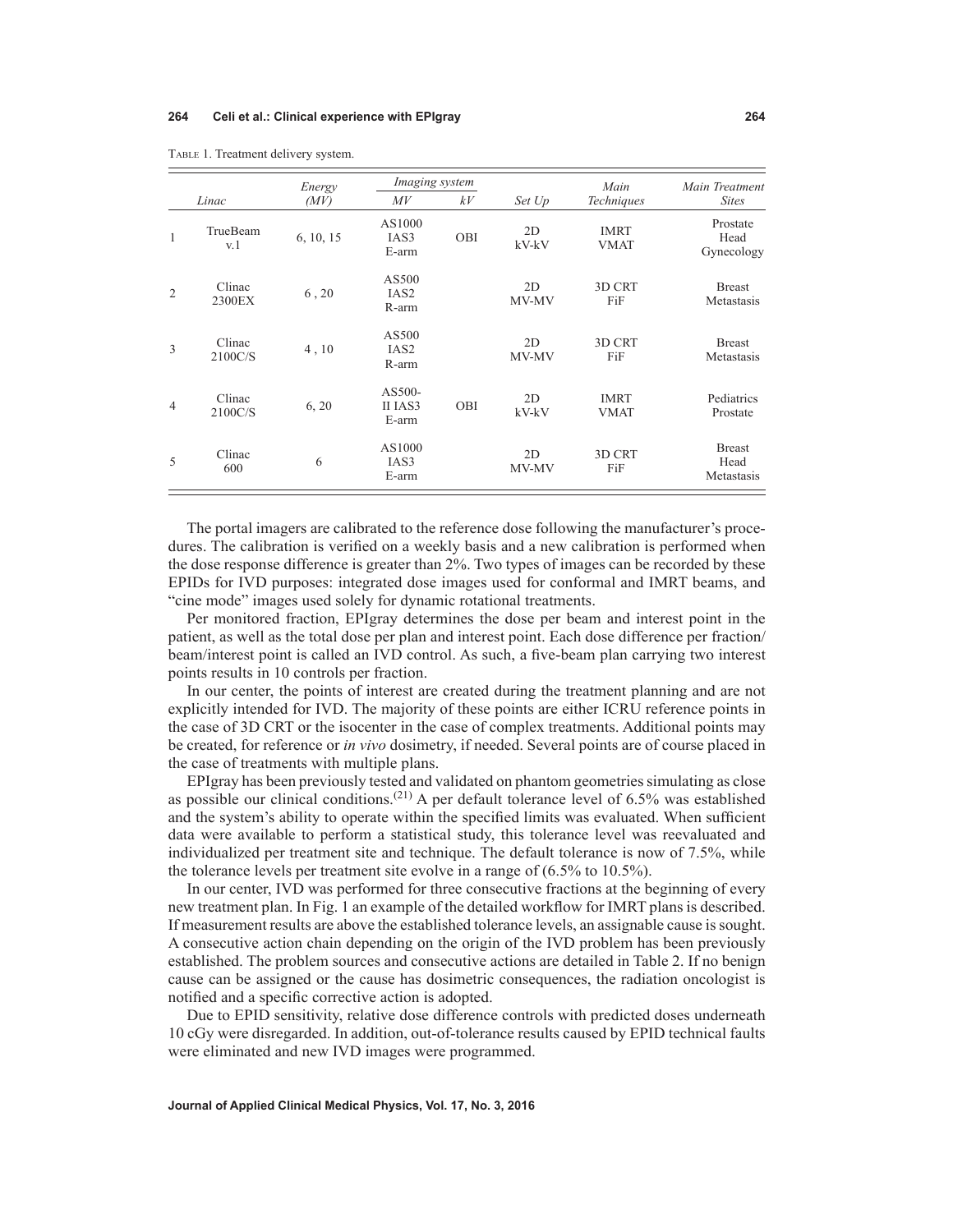Between 2012 and 2013, most treatment sites and techniques (conformal (3D CRT), Field in Field (FiF), and IMRT) were included in the IVD process. VMAT was added in July 2013. Up to now, the only restriction remains the treatment with noncoplanar beams — where a couch rotation is necessary — because of the risk of collision between the EPID and the couch.



Fig. 1. Chart of the workflow of the IVD controls, on the example of IMRT plans.

Table 2. Observed dose difference causes and established course of action.

| Type of Problem                                  | Problem                                                                                                                                                                    | Solution                                                                                                   |  |  |
|--------------------------------------------------|----------------------------------------------------------------------------------------------------------------------------------------------------------------------------|------------------------------------------------------------------------------------------------------------|--|--|
| Patient deformation & set up                     | Anatomical variation (weight,<br>oedema, gas, etc)                                                                                                                         | Verify SSD, thicknesses and replan plan<br>with new CT data if necessary                                   |  |  |
|                                                  | Unexpected object in the beam                                                                                                                                              | Review patient setup and replan                                                                            |  |  |
|                                                  | Patient setup                                                                                                                                                              | acquisition                                                                                                |  |  |
| Treatment plan & choice<br>of points of interest | Point in low-dose area<br>Point in high-dose gradient<br>Point in high-dose gradient<br>Point close to tongue-and-groove area<br>Point close to an heterogeneity interface | Find new point of interest and<br>recalculate transit dose                                                 |  |  |
| Machine & EPID                                   | Acquisition interrupted before end<br>of beam irradiation<br>EPID in wrong position<br>Drift of EPID calibration in dose or<br>machine output                              | Replan acquisition<br>Calibrate EPID positioning and replan<br>acquisition<br>Proceed to a new calibration |  |  |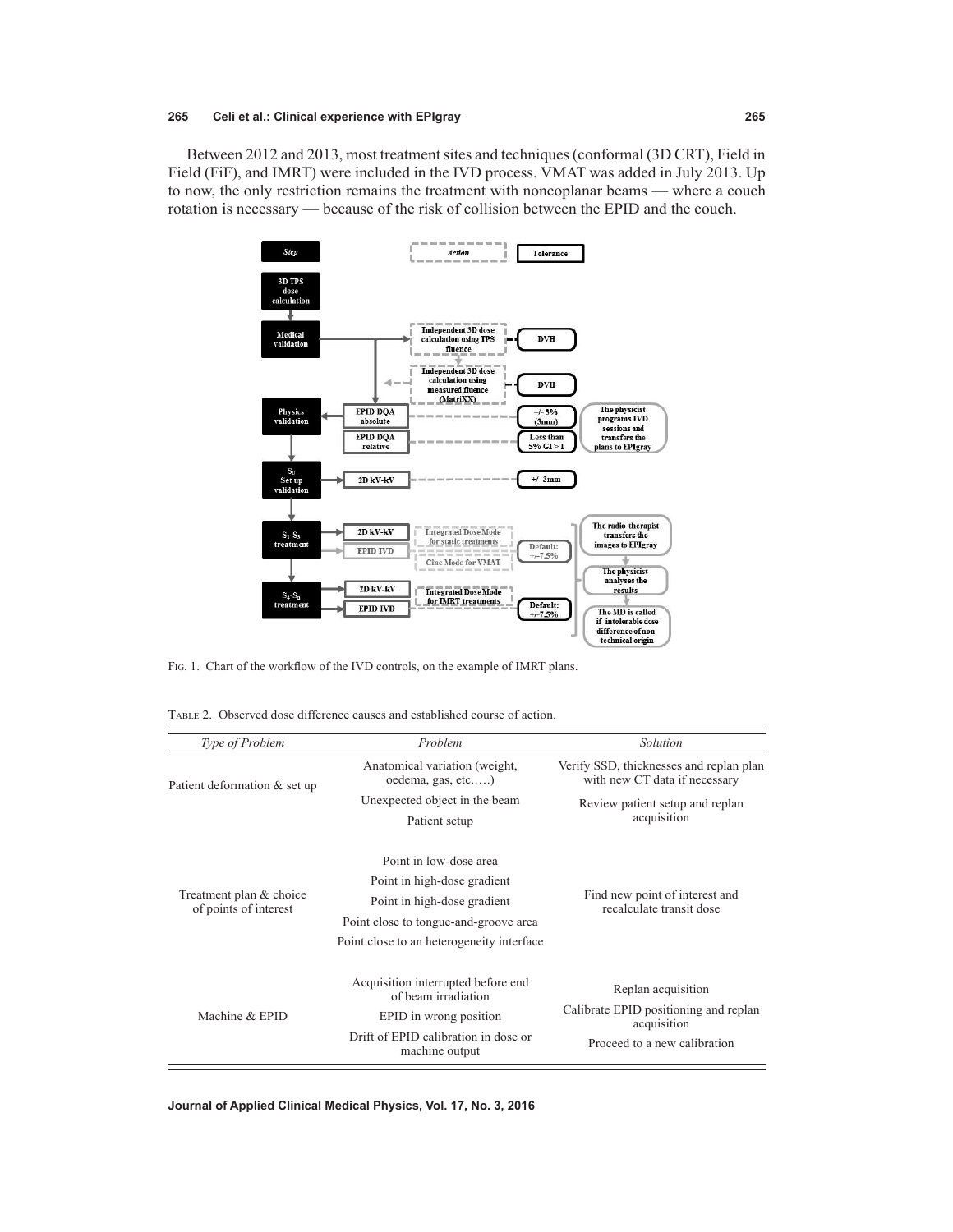# **B. Analysis of the clinical IVD results**

The main objective of IVD is the verification of an individual treatment fraction in search of errors. The unsatisfying results of a single fraction of a treatment plan are analyzed in the context of the technique, treatment site, and individual patient plan.

## *B.1 Analysis per linac and technique*

The configuration of our treatment delivery system is presented in Table 1. As explained above, "integrated dose" images are acquired in the case of static techniques (3D CRT or FiF) and IMRT, beam by beam. Images in "cine" mode are acquired in the case of VMAT treatments, where the irradiation is continuous over the whole arc. The cine mode images of the linac 1, a TrueBeam, are in a new format. This format is incompatible with the treatment delivery system and EPIgray version available to our center. The VMAT plans of linac 1 could thus not been monitored with EPIgray at the time of this study.

To ensure a correct follow-up, adapt the tolerance limits to the reality of the clinic, and timely detect any systematic error, series of statistical studies are periodically conducted, using the statistical tools embedded in EPIgray, as well as additional in-house software (Microsoft Excel 2010 and MATLAB v.2.014b (MathWorks, Natick, MA)). These data include mean, median, and standard deviations, frequency distributions, and monitoring of the temporal evolution. The analyses are performed for all patients and for each linac separately and include the dose difference for each individual point of interest per beam per fraction, the dose difference per point of interest per fraction for the whole treatment plan, or the dose difference per point of interest per beam for all fractions combined.

The present analysis was conducted over two years (July 2013 to June 2015). It includes all monitored treatment plans of linacs 2, 3, 4, and 5, and the static (conformal and IMRT) beams of linac 1. This represents 9163 checked beams, for a total of 3163 patients. The study includes the annual statistics and temporal evolution, the results for the individual linacs, and observations made based on the conducted analyses.

## *B.2 Analysis per treatment site*

An additional statistical study was undertaken on a subset of the above sample to assert the previously defined tolerances and confront the results for different techniques and treatment sites. All analyzed plans from July 2013 to January 2014 were categorized according to the anatomical treatment site: head, neck and oral (HNO), ophthalmology, lungs, breast, axillary, pelvis, and limbs.

Lymph nodes and metastasis treatment plans were classic, 3D conformal (3D CRT) and were mostly performed on linacs 2, 3, and 5, as presented in Table 1. Two conformal breast treatment methods were in use at our center: treatment in supine position and treatment in lateral position. These were mostly carried out on linacs 2, 3, and 5. Head treatments were planned using the IMRT technique on linacs 1, 4, or 5. Pelvis treatments were either VMAT or IMRT, performed on linacs 1 and 4. Different ophthalmologic, neck/oral, and thorax treatments were carried out with all available techniques, 3D CRT, IMRT or VMAT, on linacs 1, 4, and 5.

This subset includes 857 patients corresponding to 2837 checked beams, 2444 treatment fractions, with an average of 2 points of interest per patient. The analysis includes statistical data as cited above, mean, median, and standard deviations (SDs), as well as a comparison to the previously defined tolerances and an estimation of the number of failing beams.

### **C. Root cause analyses**

In addition to the statistical analyses above, two technical studies were performed with the IVD system to investigate the root causes of the observed differences.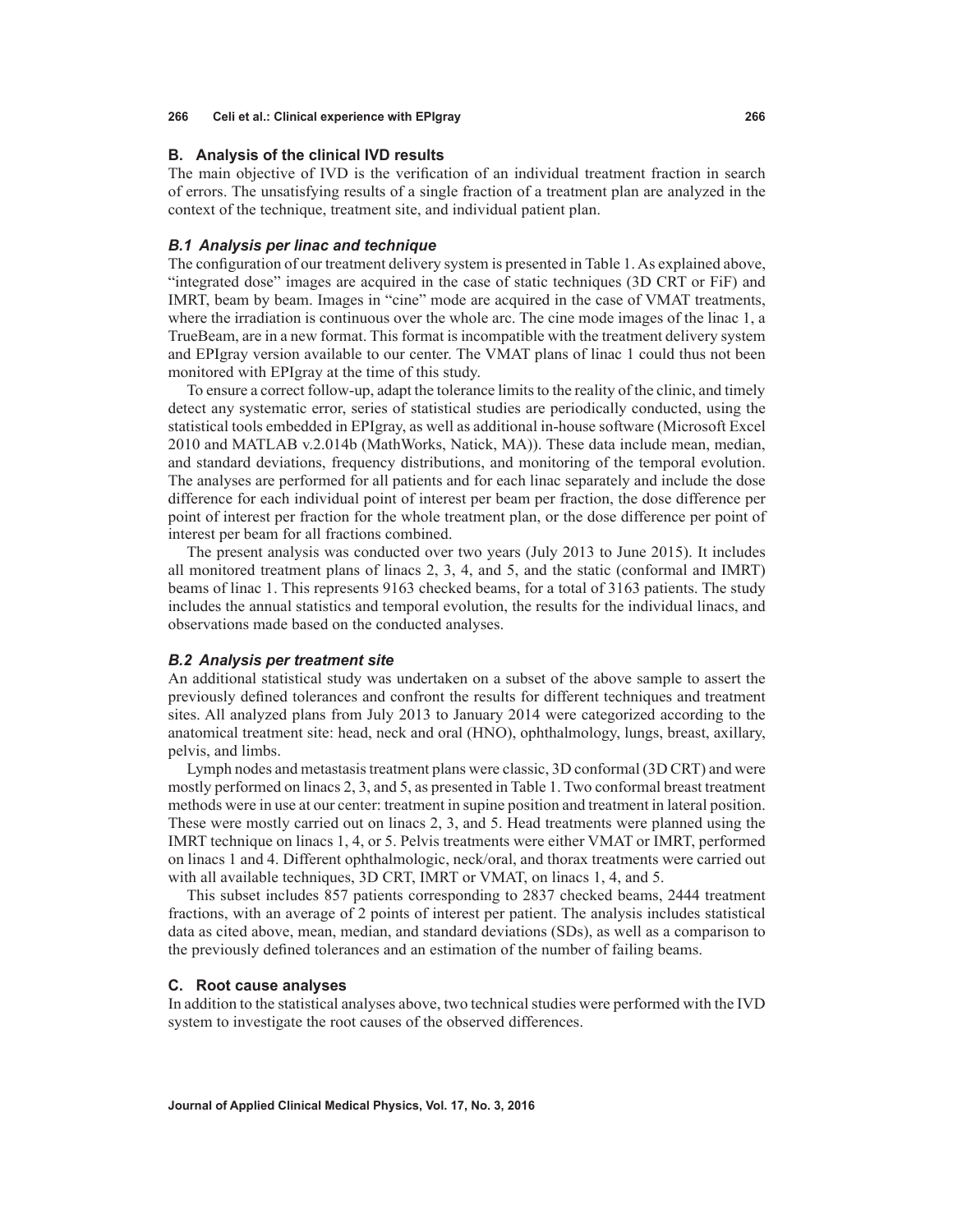# *C.1 Conformal technique: breast cancer cases*

Breast cases represent about 50% of the plans monitored with IVD. IVD images were recorded during the 2nd to 4th fractions, the 1st fraction being restricted to patient positioning. Two treatment techniques are possible: in lateral<sup>(22)</sup> (isocentric lateral decubitus [ILD]) or in supine position, as illustrated in Fig. 2. The treatment in the supine position is a conventional technique. The beams are tangential and may include subfields. In the case of an ILD treatment, the patient is placed on the side. The beams are opposite and wedges may be used. The choice of technique is based on several criteria such as the morphology of the patient, the volume of the treated breast, and the advancement of the disease. The treatment of the axillary, internal mammary lymph nodes, and boosts are planned separately.

During the routine use of EPIgray, it was noted that IVD results of breast treatments were worse than expected and that integrated dose images of breast treatment beams were subjectively often misaligned with the TPS patient contours.

A root cause analysis was thus undertaken on the IVD measurements of 176 supine and 148 lateral breast treatment plans to study the influence of these misalignments on the IVD results and to establish the quantity and origin of the observed shifts.



Fig. 2. Example of IVD images and points of interest of breast treatment plans in (a) supine and (b) lateral positions in EPIgray.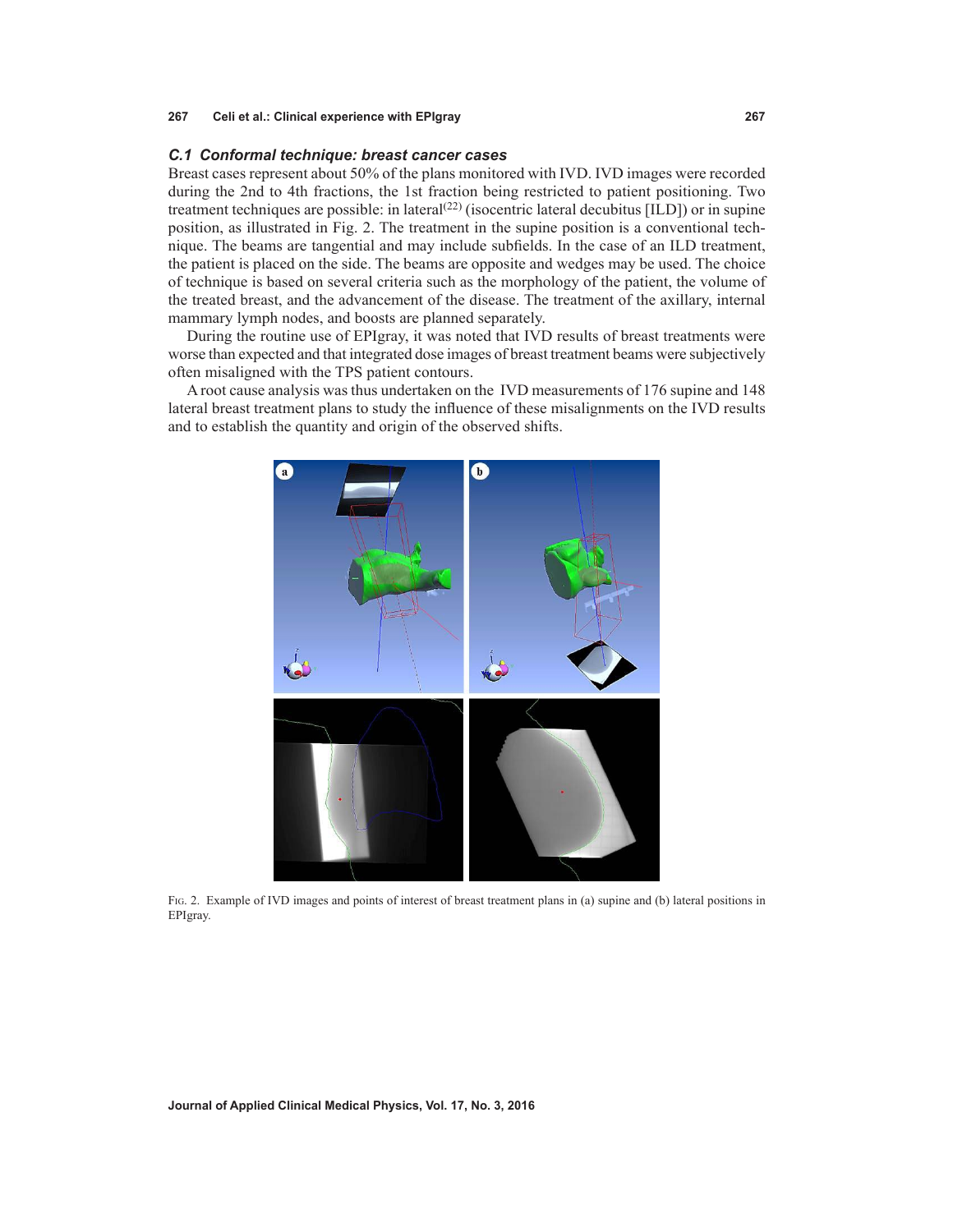#### *C.2 Static IMRT and dynamic arc therapy: prostate cancer cases*

For IMRT and dynamic arc therapy, transit dosimetry represents an important progress in comparison with classic IVD, where the measurement for such small and modulated fields at different angles is technically difficult. These techniques and IVD images for a beam and an arc angle are illustrated in Fig. 3.

About 160 prostate cancer patients are treated per year at our center. Until 2013, all these patients were treated with IMRT and most are treated with RapidArc since. The IMRT plans are calculated with five beams of energy 20 MV for a total dose of either 76 or 80 Gy. The prostate treatment with VMAT is carried out in two plans of energy 6 MV, pelvis and prostate, each carrying two arcs.

In the case of IMRT, all plans are monitored with IVD. Setup was performed on the first three days of the treatment. Then IVD images were usually taken during the 4th to 6th fractions. Since June 2013, the RapidArc plans on one of the linacs are monitored with IVD. For VMAT, where setup imaging is done daily, IVD images are taken on the first 3 fractions. Relative dose differences must often be disregarded for fields underneath 10 cGy, where absolute dose difference is preferred. The main difficulty of these IVD controls is the lack of visual support. Due to the small size of the fields, when the tolerance value is exceeded, the image does not provide any additional information, as it does in the case of larger fields. Instead, one relies on experience with such difficult fields and additional sources of information to find an explanation for the failing beams and arcs.

To verify the assumptions made about the failing complex fields, the results of the IVD controls of 20 IMRT prostate plans of 2012 and 14 VMAT prostate plans of 2014–15 were confronted to the following plan parameters, determined from the DICOM plan using an in-house MATLAB v.2.014b software.



Fig. 3. Example of IVD images of a prostate treatment obtained for (a) an IMRT beam and (b) a VMAT arc, in EPIgray.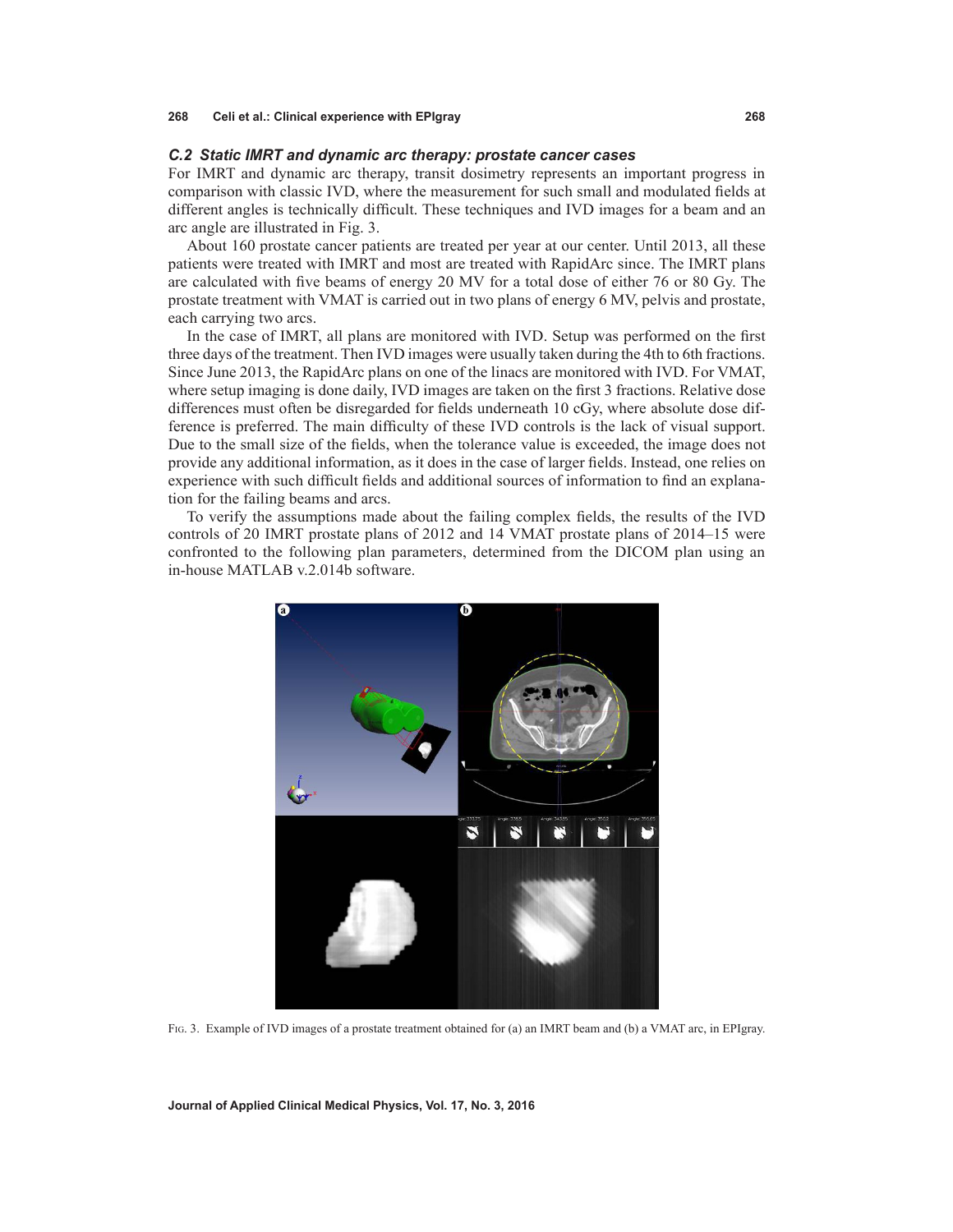1. The modulation complexity, described by the Modulation Complexity Score (MCS),(23-24) for IMRT and VMAT:

$$
MCS_{beam} = \sum_{i=1}^{Z-1} \left( \frac{LSV_{CP_i} + LSV_{CP_{i+1}}}{2}, \frac{AAV_{CP_i} + AAV_{CP_{i+1}}}{2}, \frac{MU_{i,i+1}}{MU_{beam}} \right)
$$
 (1)

with the Leaf Sequence Variability (LSV) per control point  $CP_i$ , for a total number Z of control points:

$$
LSV_{CP} = \left[\frac{\sum_{n}^{N-1} (pos_{max} - |pos_{n} - pos_{n+1}|)}{(N-1)\times pos_{max}}\right]_{left} \cdot \left[\frac{\sum_{n}^{N-1} (pos_{max} - |pos_{n} - pos_{n+1}|)}{(N-1)\times pos_{max}}\right]_{right}
$$
(2)

where  $pos_n$  is the position of the left/right leaf n and  $pos_{max}$  is the maximal position variability of the left/right leaf bank at control point  $CP_i$ , for a total number N of open leaves.

The Aperture Area Variability (AAV) per control point is given by:

$$
AAV_{CP} = \frac{\sum_{n=1}^{N} (\{pos_{n, left}\} - \{pos_{n, right}\})}{N \times (max\{pos_{n, left}\} - max\{pos_{n, right}\})}
$$
(3)

2. The position of the point of interest in the field or under the leaves, given by the point position index (PI):

$$
PI_{beam} = \sum_{i=1}^{Z} PI_{CP_i} \cdot BM_{CP} \quad \text{With} \quad PI_{CP_i} = \begin{cases} I & \text{if point in field} \\ 0 & \text{if point under the leaves} \end{cases} \tag{4}
$$

where  $BM_{CP}$  is the beam meterset.

3. The variability of the dose rate (Dr) during an arc in the case of VMAT:

$$
Dr_{\text{arc}} = \frac{\sum_{i}^{Z-1} |Dr_{\text{CP}_i} - Dr_{\text{CP}_i+1}|}{(Z-1) \times |Dr_{\text{CP}_i} - Dr_{\text{CP}_i+1}|_{\text{max}}}
$$
(5)

with  $Dr_{CP_i}$  being the dose rate at control point.

The IVD results are given in terms of mean and standard deviation of the dose difference per beam and per point of interest averaged over all monitored fractions, each plan containing an average of two points of interest.

# **III. RESULTS & DISCUSSION**

### **A. Statistical analysis per linac and technique**

For the two-year period (July 2013 to June 2015), the mean of the differences between the TPS dose and the dose estimated by EPIgray per control was  $1.9\%$  ( $\pm$  5.2%), with an average of 1.9 points of interest per plan and 2.9 beams per plan. The mean of dose differences averaged over all monitored fractions for each beam and point of interest is similar:  $1.7\%$  ( $\pm$  4.6%). The dose difference distribution is illustrated in Fig. 4. The normal distribution of the data is confirmed by the Kolmogorov-Smirnov Test and testifies of a globally controlled process.<sup>(25)</sup>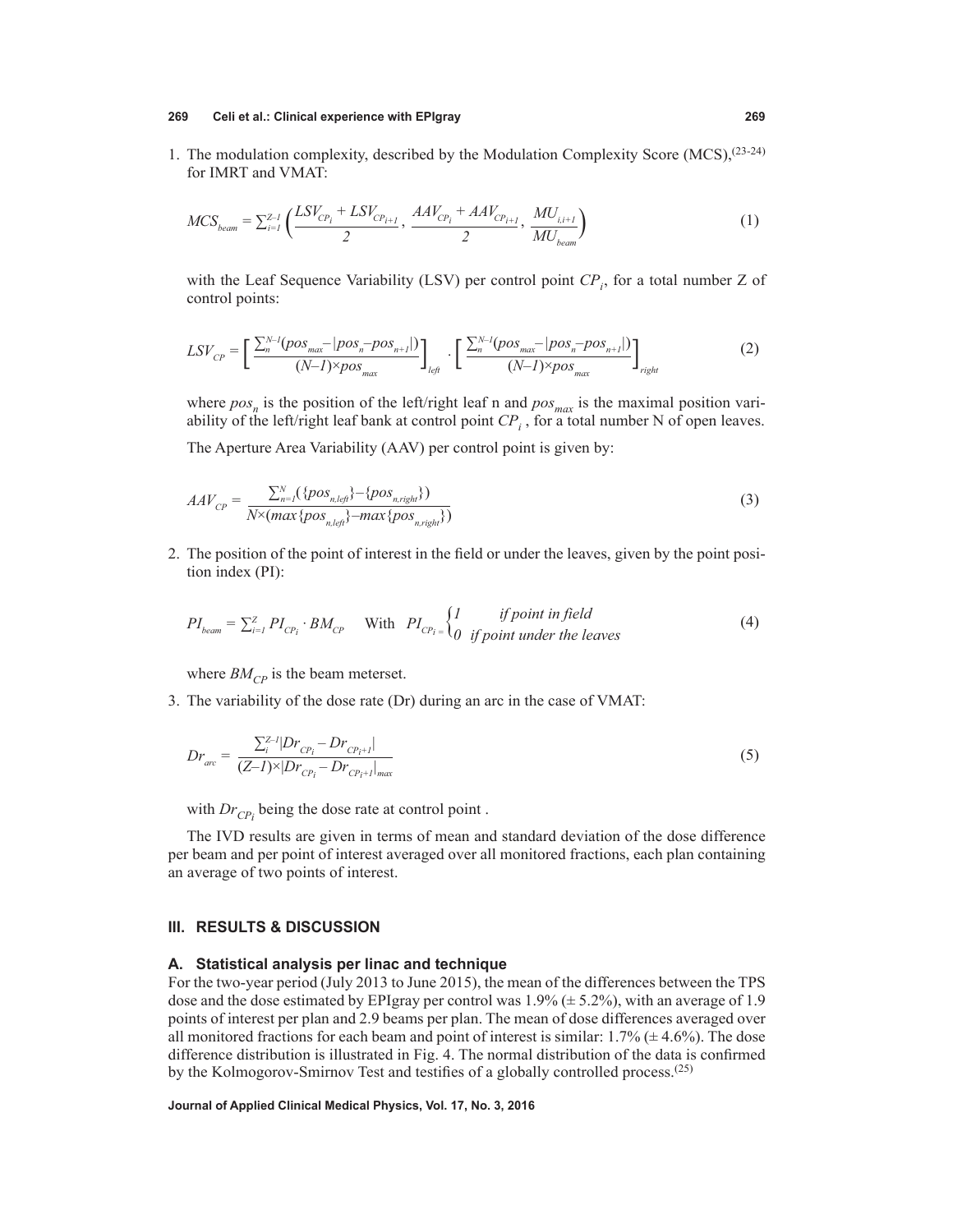On average, the 1st, 2nd, and 3rd fractions have very similar results:  $1.8\%$  ( $\pm$  5.1%) for the 1st monitored fraction,  $2.0\%$  ( $\pm$  5.2%) for the 2nd, and  $2.0\%$  ( $\pm$  5.4%) for the 3rd, per point of interest, per beam.

The mean and standard deviation of the calculated dose differences per point of interest, per beam, per fraction were calculated for the linacs and techniques, and are presented in Tables 3 and 4. Discrepancies are observed between the different techniques (Table 4), but little difference is seen between different energies of the same linac for the same technique (Table 3).



Fig. 4. Dose difference distribution of the IVD results for the period of July 2013 to June 2015.

|                    |       |          | Dose Differences Per<br>Point of Interest, Per<br>Fraction, Per Beam |          |         | Dose Differences<br>Averaged Over All<br><b>Monitored Fractions Per</b><br>Beam, Per Point of Interest |          |         |
|--------------------|-------|----------|----------------------------------------------------------------------|----------|---------|--------------------------------------------------------------------------------------------------------|----------|---------|
|                    |       | Patients | Number                                                               | Mean     | SD      | Number                                                                                                 | Mean     | SD      |
| LINAC <sub>1</sub> | 6 MV  | 95       | 670                                                                  | $-1.5\%$ | $5.0\%$ | 292                                                                                                    | $-1.4\%$ | $4.3\%$ |
|                    | 10 MV | 41       | 261                                                                  | $1.2\%$  | $4.6\%$ | 105                                                                                                    | $1.1\%$  | 4.4%    |
|                    | 15 MV | 139      | 906                                                                  | $-0.9\%$ | 3.8%    | 378                                                                                                    | $-0.5\%$ | $4.0\%$ |
| LINAC <sub>2</sub> | 6 MV  | 606      | 7624                                                                 | 1.6%     | 4.7%    | 2766                                                                                                   | $1.4\%$  | $4.0\%$ |
|                    | 20 MV | 158      | 875                                                                  | 2.4%     | $5.2\%$ | 358                                                                                                    | 2.4%     | 4.4%    |
| LINAC <sub>3</sub> | 4 MV  | 571      | 8449                                                                 | $1.4\%$  | $5.1\%$ | 2977                                                                                                   | $0.9\%$  | 4.8%    |
|                    | 10 MV | 194      | 1444                                                                 | 1.8%     | 3.8%    | 551                                                                                                    | $1.6\%$  | 3.7%    |
| LINAC <sub>4</sub> | 6 MV  | 384      | 3642                                                                 | $0.3\%$  | 4.8%    | 1438                                                                                                   | $0.1\%$  | $4.3\%$ |
|                    | 20 MV | 225      | 1333                                                                 | 2.6%     | $4.6\%$ | 572                                                                                                    | 2.5%     | $4.4\%$ |
| LINAC <sub>5</sub> | 6 MV  | 750      | 8903                                                                 | 3.9%     | $5.6\%$ | 3124                                                                                                   | 3.8%     | 4.4%    |
| <b>TOTAL</b>       |       | 3163     | 34107                                                                | 1.9%     | 5.2%    | 12561                                                                                                  | 1.7%     | $4.6\%$ |

Table 3. Results of the analysis per linac over a two-year period (July 2013 to June 2015).

Table 4. Results of the analysis per technique over a two-year period (July 2013 to June 2015).

| Technique                       | Patients<br>Number | Controls<br>Number | <b>Beams</b><br>Number | Mean Dose<br>Difference | SD           |
|---------------------------------|--------------------|--------------------|------------------------|-------------------------|--------------|
| <b>CONFORMAL</b><br><b>IMRT</b> | 3080<br>27         | 33136<br>383       | 7730<br>75             | $2.0\%$<br>$-3.0\%$     | 4.9%<br>5.3% |
| <b>VMAT</b>                     | 56                 | 582                | 107                    | $-2.5\%$                | $5.2\%$      |
| TOTAL.                          | 3163               | 34107              | 7912                   | $1.9\%$                 | $5.2\%$      |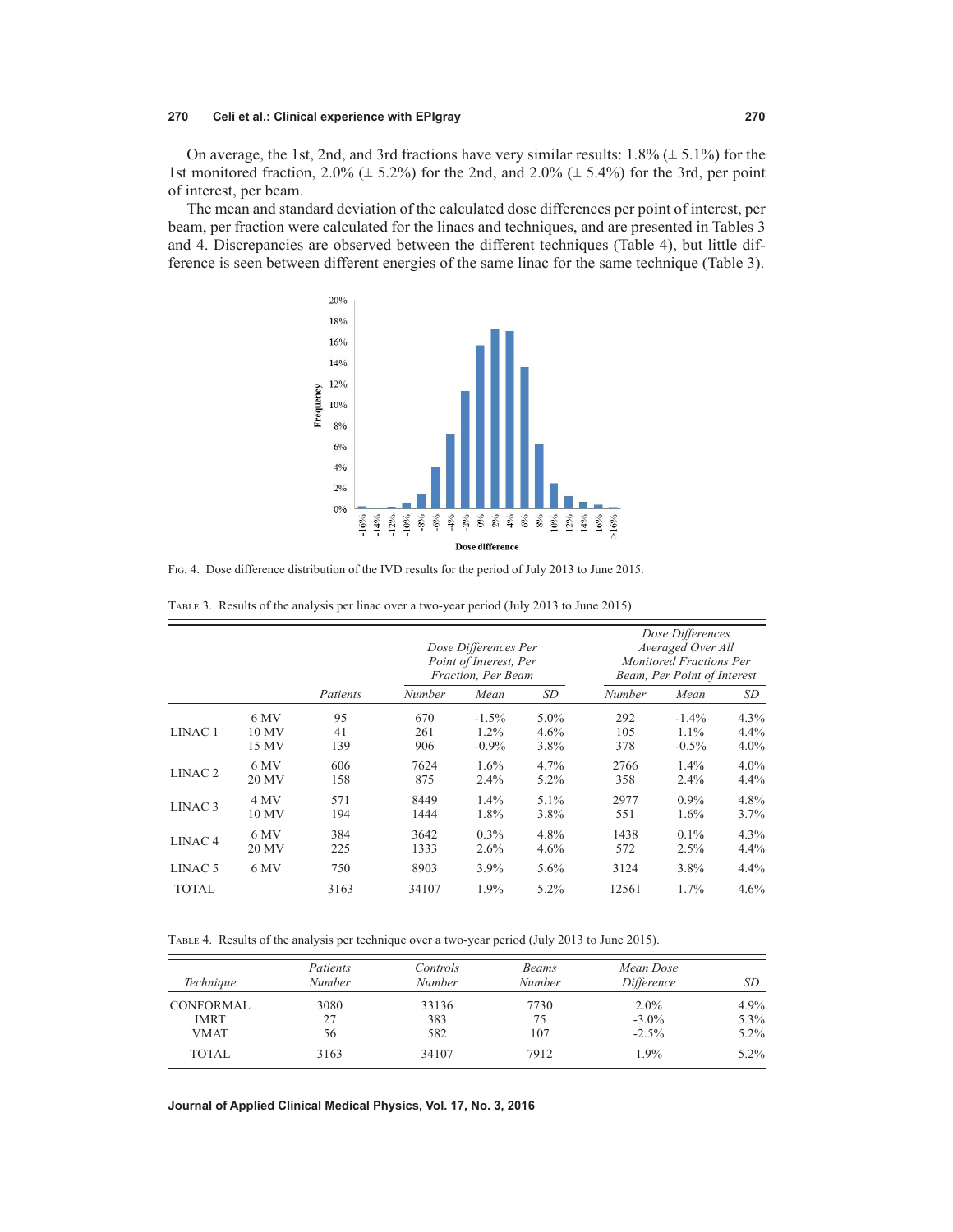The plans of linac 2 have a mean dose difference per beam averaged over all fractions of 2.4% ( $\pm$  5.2%) for 20 MV plans and 1.6% ( $\pm$  4.7%) for 6 MV plans. Likewise, the 4 MV beam of linac 3 has a mean dose difference value of  $1.4\%$  ( $\pm$  5.2%) and the 10 MV plans have a slightly higher mean dose difference of 1.8% ( $\pm$  3.8%). All plans are static. The static plans of linac 4 show comparable results:  $2.6\%$  ( $\pm$  4.6%) for 20 MV and 1.0% ( $\pm$  4.4 %) for 6 MV. On the other hand, the mean dose differences for the complex plans are larger:  $-2.5\%$  ( $\pm$  5.2%) for VMAT plans and -2.7%  $(\pm 5.7\%)$  for IMRT plans. The three energies of linac 1 have results similar to the above:  $1.3\%$  ( $\pm$  4.6%) for 10 MV, -0.6% ( $\pm$  3.8%) for 15 MV, -1.5% ( $\pm$  5.0%) for 6 MV and larger dose differences for IMRT plans than static plans. The higher results seen for the linac 5 reflect a systematic error due to the configuration of the software for this linac.

#### **B. Statistical analysis per site and technique**

The mean dose difference between the predicted and reconstructed dose for the studied sixmonth period is 1.2% ( $\pm$  4.5%). 7.4% of the controlled beams exceed the default tolerance of 7.5%. The distribution of the dose differences over the six-month time period is shown in Fig. 5. The results of analyses for all sites and techniques are detailed in Table 5.

Conventional techniques score  $1.4\%$  ( $\pm$  4.1%) in average. It can be observed that among conventional techniques, the treatments of the breast in supine position score worse than other sites treated with a similar technique. The best results are obtained for treatment plans of axillary and breast in lateral position. For the IMRT and VMAT techniques, the mean dose difference is



Fig. 5. Dose difference distribution of the IVD results for the period of July 2013 to January 2014.

Table 5. Statistical analysis per treatment site for a six-month period (June 2013 to January 2014).

| <i>Site</i>                  | Controls<br>Number | <b>Beams</b><br>Number | Mean Dose<br>Difference | SD      | <b>Tolerance</b><br>Levels |
|------------------------------|--------------------|------------------------|-------------------------|---------|----------------------------|
| Breast - supine              | 3882               | 1342                   | $2.2\%$                 | $4.5\%$ | 7.5%                       |
| Axillary                     | 2804               | 967                    | $0.5\%$                 | 4.9%    | 7.5%                       |
| Metastasis                   | 2630               | 991                    | 1.8%                    | 3.9%    | $7.1\%$                    |
| Breast - lateral             | 2508               | 833                    | $0.8\%$                 | $3.1\%$ | $6.7\%$                    |
| Internal mammary lymph nodes | 401                | 140                    | 1.9%                    | 8.4%    | $10.0\%$                   |
| Limb                         | 192                | 85                     | $-1.2\%$                | $5.0\%$ | 8.2%                       |
| Thorax                       | 189                | 62                     | $-1.1\%$                | $6.3\%$ | 7.5%                       |
| Ophthalmology                | 94                 | 38                     | $0.1\%$                 | $5.0\%$ | 8.7%                       |
| Neck & Oral                  | 145                | 51                     | $-2.2\%$                | 5.4%    | 7.5%                       |
| Pelvis                       | 125                | 30                     | $-1.8\%$                | 4.9%    | $8.0\%$                    |
| Head                         | 65                 | 17                     | $-1.8\%$                | $5.4\%$ | 7.5%                       |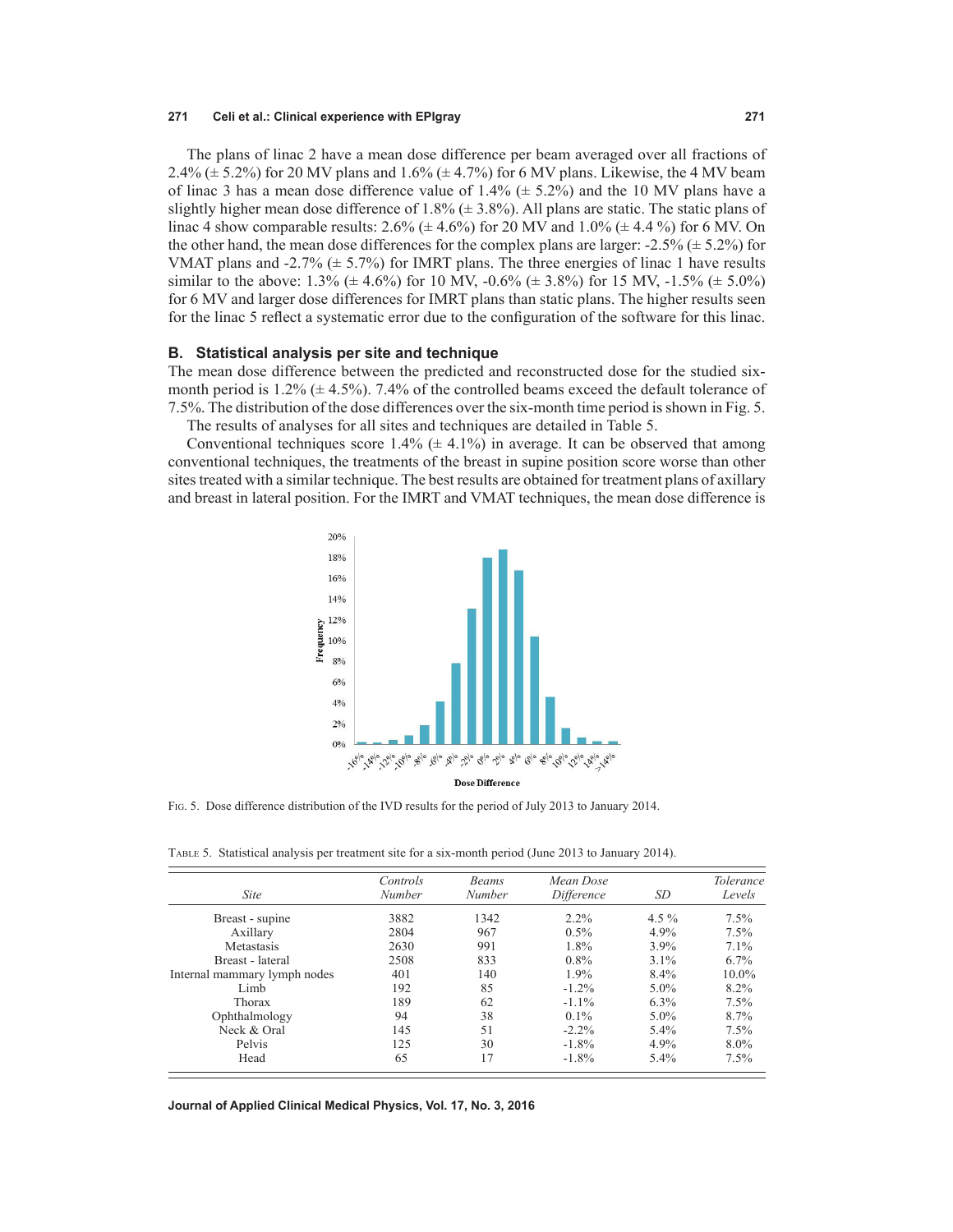higher than for 3D CRT plans,  $-2.2\%$  ( $\pm 4.5\%$ ) for VMAT and  $-2.8\%$  ( $\pm 5.1\%$ ) for IMRT plans. The worst results with VMAT are obtained for the neck and oral treatments  $(-4.3\%, \pm 4.1\%)$ , and with IMRT the worst results were obtained for a thorax plan. These reflect the difficulties of the treatment site — high heterogeneity and complex setup — as well as the complexity of the used techniques, such as the modulation of the beams. The best results are observed for pelvic plans  $(-0.4\% \pm 5.5\%$  with VMAT and  $-2.6\% \pm 4.2\%$  with IMRT). The large standard deviations of the internal mammary lymph nodes are due to the position of the reference points for this treatment site. In the case of a slight setup error, the water-equivalent thickness crossed by the beam varies greatly. As a result, the EPID signal varies and an important dose difference is calculated.

The statistical results lay within the previously determined tolerances. These results mirror the clinical problems often encountered for each type of technique or location. As an example, the results for thorax treatment and neck/oral cases reproduce the difficulties of heterogenic regions. On the other hand, technical problems, such as EPID faults, variability, and calibration difficulties, influence the results of the conducted measurements and may create the illusion of a false-positive, or worse, a false-negative, IVD control. Our experience concords with the results published for other transit dosimetry systems.(26-27)

# **C. Root cause analyses**

## *C.1 Breast cases*

During the statistical analysis, it was confirmed that the lateral breast treatments generally result in better dosimetric conformance than the supine breast treatment technique. Moreover, the acceptable statistical data for breast treatments in supine position cited above are only obtained after manual corrections of the alignment of the images of supine treatments.

In fact, for a sample of 176 breast/supine plans, a misalignment was observed in 38% of the checked beams. By contrast, the number of misaligned lateral breast treatment images was insignificant: less than 2% of the beams for a sample of 148 breast/lateral plans.

While an offset of the image may reflect a patient positioning error or mechanical fault, this is not a dosimetric error; the point of interest received the right dose, but the corresponding signal on the EPID is associated to the wrong plan parameters (position and thickness on the CT). In absence of other error causes than the image offset, a manual realignment of the image was thus performed. This is schematically illustrated in Fig. 6.



Fig. 6. Illustration of the effect of positioning errors on IVD results: (a) in presence of a setup error, the point of interest receives the correct dose but is associated with the wrong CT parameters, such as patient thickness; (b) the signal at the reference point is different than expected, thus a large dose difference is calculated; (c) by realigning the image with the TPS contours, the correct signal is reassigned to the reference point.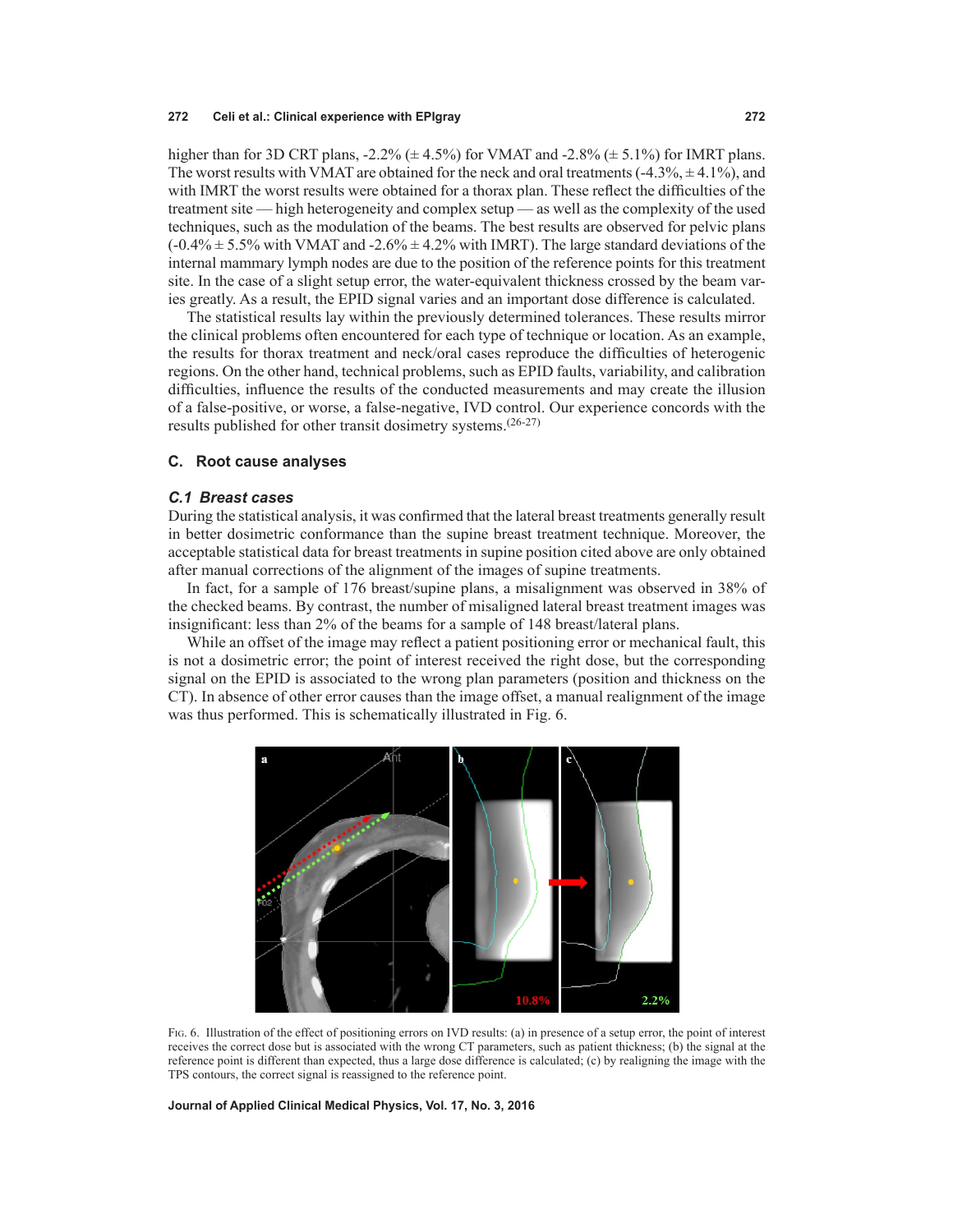Before this correction, 21% of controls of breast/supine treatments were above the tolerance established for this site (mean dose difference of 4.1%  $(\pm 4.9\%)$ ). After the correction, only 5.7% were above the tolerance level (mean dose difference of  $2.7\%$  ( $\pm$  3%)).

The performed manual correction of the image position has two components: the lateral  $(X)$ and longitudinal (Y) directions of the EPID. The average manual correction in the X direction is -0.5 mm ( $\pm$  6.4 mm), while the average in the Y direction is -3.1 mm ( $\pm$  21 mm).

First, the positioning of the EPID was investigated. In some cases, the EPID may be voluntarily shifted from its standard position if required by the plan configuration or to avoid collision. In others, the EPID may have been mispositioned. By confronting the manual realignment of the image and the recorded EPID shifts, it was noted that 90% of the manual corrections of the image position in the longitudinal (Y) direction were within  $\pm$  2 mm of the recorded EPID shifts in that direction (see Fig. 7). The image shifts in the Y direction are thus due to offsets of the EPID in the longitudinal direction. Based on these results, a correction of the position of the image in accordance with the recorded deviation of the imager was developed for EPIgray.

No correlation between EPID shifts and manual translations in the X direction were found. However, the manual realignment of the image in the lateral (X) direction could be fitted into distinctly separate distributions, depending on the incidence of the tangential beam and the treated side (see Fig. 8). According to the observed distributions, the image misalignments in the X direction tend away from the patient — the patient positioning error seems to derive from the effort of radiographers to spare the lung.



Fig. 7. Distribution of the differences between recorded EPID shifts and the Y component of the manual translation performed on IVD images.



Fig. 8. Distribution of the transit image translations in the imager's lateral (X) direction, for internal and external mammary fields.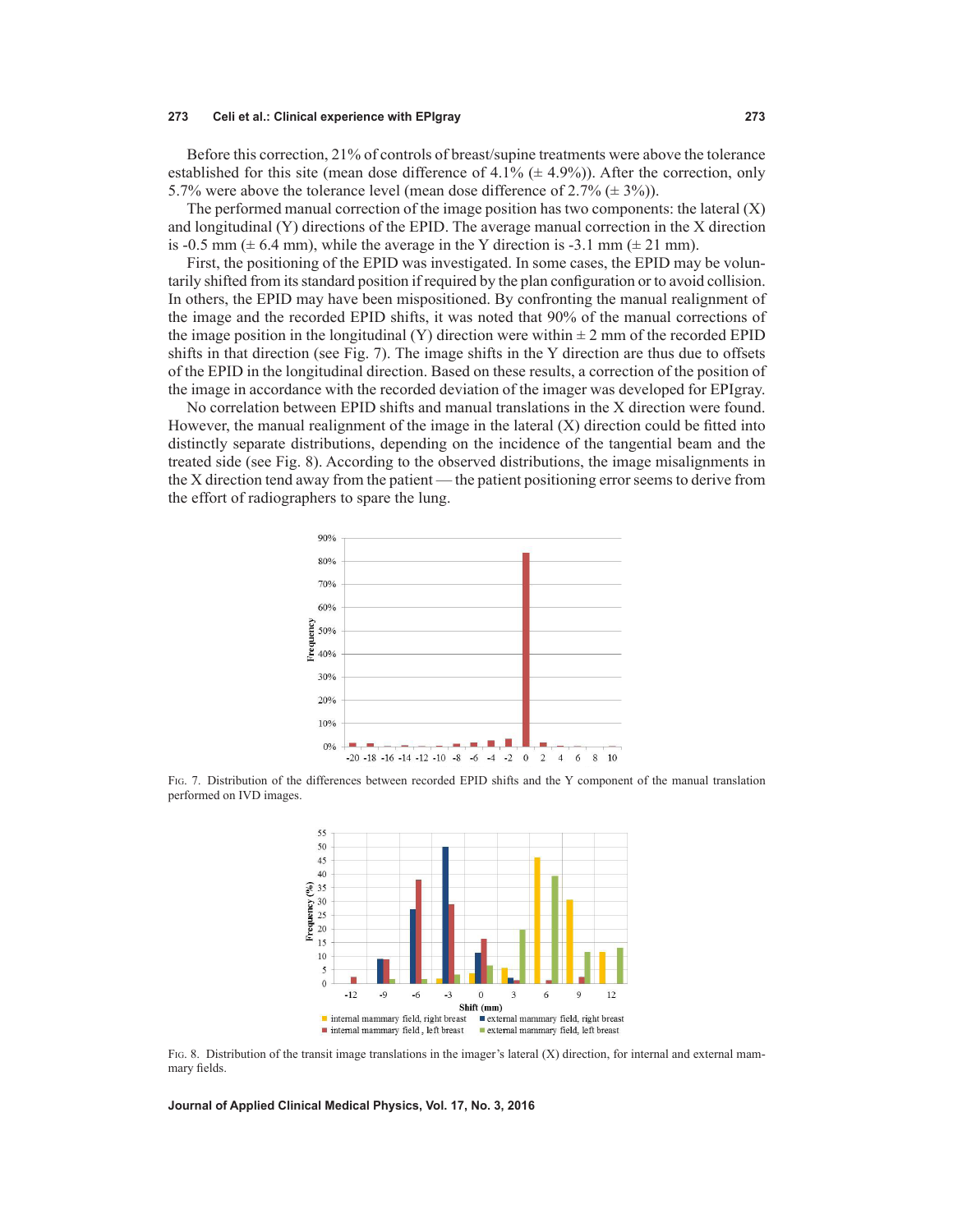These observations create awareness for this positioning issue that would have otherwise stayed unknown and may become important if other techniques are applied. DOSIsoft S.A. has picked up this problem and a new automatic setup correction algorithm is being developed for EPIgray. $(28)$ 

## *C.2 Prostate cancer cases*

The 20 IMRT prostate plans resulted in a mean dose difference of 1.2% ( $\pm$  3.4%), for a total number of 97 monitored beams and 2 points of interest per plan in average. The 14 VMAT plans resulted in 2.8% ( $\pm$  5.9%), for a total number of 28 arcs (14 for pelvic plans and 14 for prostate plans) and 2 points of interest per plan in average. The mean dose differences of both techniques are within the expected range, despite expected difficulties such as the positioning of the point of interest, modulation complexity of the plans, and low monitor units per image. The results and parameters for the different IMRT and VMAT beams are presented in Table 6.

The mean MCS of the IMRT prostate plan beams is  $0.32 \ (\pm 0.07)$  and the mean MCS for the VMAT prostate arcs is 0.26 ( $\pm$  0.07), matching the results encountered in the literature.<sup>(29)</sup> According to the calculated point index (PI), the points of interest are in the field more than 50% of the time only for 23% of the IMRT beams and 32% of the VMAT arcs. The dose rate variability of the VMAT prostate plans is 22%, on average, for pelvis plans and 13% for prostate plans.

The main points of interest (isocenters) of the IMRT plans have a mean dose difference of 0.2%, lower than the mean for other points (2.2%). However all points of interest present similar MCS and PI averages.

The primary arc of the VMAT plans, the arc with the highest predicted dose, has a lower mean dose difference (1.0%) than the arc with the lowest predicted dose, or secondary arc (3.5%). The primary arc has a slightly lower complexity and higher point indices.

The calculated parameters were confronted to the IVD results, in particular the controls exceeding the tolerances established for pelvic treatments. In the case of IMRT, the beams with a mean dose difference above the established tolerance have in average a higher modulation complexity than those beams in the tolerance range (0.27 vs. 0.33). Similarly, 92% of the points of interest of IMRT beams that exceed the tolerance limits are in the field less than 50% of the treatment time, against 74% of the points of interest for the IMRT beams below the tolerance. All "out of tolerance" beams had a MCS lower than 0.35, while the MCS of beams in the tolerance ranged between 0.19 and 0.5 for IMRT, and 0.15 and 0.43 for VMAT.

Though a direct correlation between the plan parameters and the dose differences calculated during IVD cannot be established, some tendencies can be observed. In particular, beams that are above the tolerance tend to have lower complexity scores, and therefore a higher modulation complexity. The points of interest in such plans tend to be less exposed, leading to lower signal and worse reconstructions from the EPID image. The dose rate variability of the prostate VMAT plans is low and has no influence on the IVD outcome.

|             | Beam           | Number<br>of<br>Beams | Mean<br>Predicted<br>Dose<br>(Gy) | Mean Dose<br>Difference | SD      | <b>MCS</b> | РI   | DR       |
|-------------|----------------|-----------------------|-----------------------------------|-------------------------|---------|------------|------|----------|
|             | Posterior      | 20                    | 0.40                              | $-0.4\%$                | 2.3%    | 0.37       | 0.40 | $\Omega$ |
|             | Lateral left   | 20                    | 0.35                              | $1.2\%$                 | 2.4%    | 0.28       | 0.40 |          |
| <b>IMRT</b> | Anterior left  | 20                    | 0.37                              | $2.1\%$                 | $3.0\%$ | 0.35       | 0.45 |          |
|             | Anterior right | 20                    | 0.37                              | $1.0\%$                 | 1.9%    | 0.34       | 0.48 |          |
|             | Lateral right  | 20                    | 0.36                              | $1.5\%$                 | 2.1%    | 0.28       | 0.43 |          |
| <b>VMAT</b> | Primary Arc    | 14                    | 1.2                               | $1.6\%$                 | $3.5\%$ | 0.28       | 0.49 | 0.21     |
|             | Secondary Arc  | 14                    | 0.7                               | $3.9\%$                 | $3.1\%$ | 0.24       | 0.27 | 0.20     |

Table 6. Calculated plan parameters for 97 IMRT beams and 28 VMAT arcs.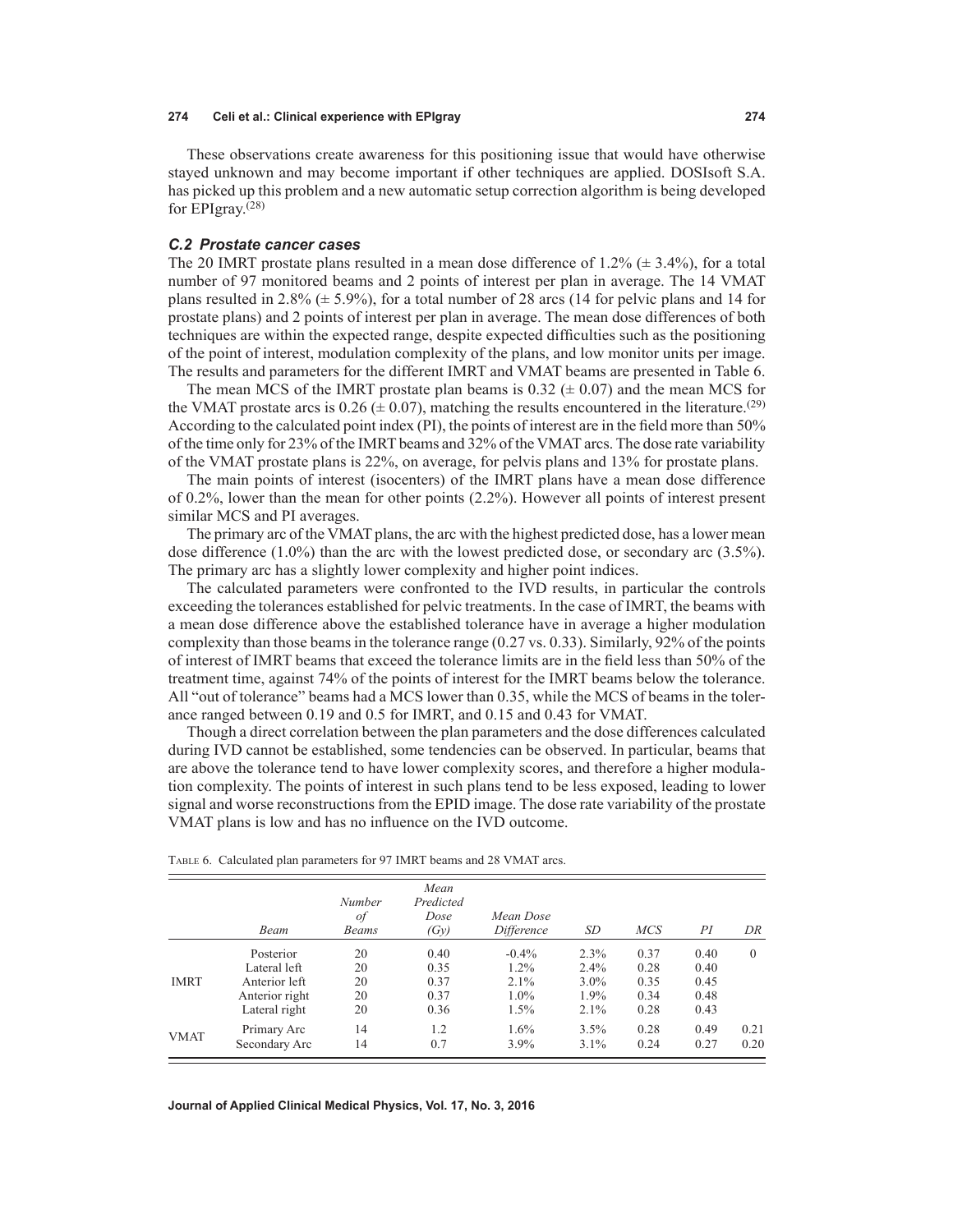# **IV. CONCLUSIONS**

Clinical IVD controls of the two-year period resulted in a mean dose difference of  $1.9\% \pm 5.2\%$ . The best results were obtained for static (conformal RT) plans  $(2.0\% \pm 4.9\%)$ . Both complex, dynamic techniques (IMRT and VMAT) had a comparable mean dose difference  $(-3.0\% \pm 5.3\%)$ and  $-2.5\% \pm 5.2\%$ ). Our statistical results are satisfactory and in accordance with the recommendations. The distribution of the statistical values speaks for a controlled process. The statistical results per technique and site lie within the empirically established tolerance limits. The obtained results for different sites and techniques reflect the common difficulties encountered in other quality assurance practices: heterogeneity and modulation complexity, for example.

The analysis of the breast treatments revealed the origins of the observed differences between treatment techniques and the shifts of IVD images. Consequently, algorithms for an automatic repositioning of the image are being developed by DOSIsoft S.A. On the other hand, few conclusions could be drawn from the comparison of plan parameters to the IVD results, though a tendency can be seen between the parameters and the IVD results below the tolerance threshold. Additional studies will be undertaken to expand the root cause analyses to other treatment sites, and to study other influence factors such as the dose gradients and heterogeneities.

The day-to-day practice of IVD has allowed us to expand its use from the basic traditional patient verification to additional uses such as systematic uncertainties' studies and backup QA. However the use of transit dosimetry in routine still represents an important workload for a major center. It is clear that future system integration and automatization are mandatory for a routine application of IVD. Then, the daily IVD controls will be performed allowing us to detect incidents that, for now, remain unrevealed, and to adapt our planning to the patient's actual needs.

# **ACKNOWLEDGMENTS**

We would like to thank the physicists, technicians, radio-oncologists and radiotherapists of our center for their patience and support during the different phases of the development and implementation in clinical routine of the EPIgray *in vivo* dosimetry system. A special thanks to the physicists Laurent Bartolucci and Jean-Luc Dumas, PhD, for their helpful suggestions. We would also like to thank DOSIsoft S.A. for their financial support and the successful cooperation, and in particular Valerie Rousseau, PhD, for her technical support during the development and implementation in clinical routine. Finally, we would like to thank the reviewers and editors of the *Journal of Applied Clinical Medical Physics* for their constructive criticism and helpful suggestions.

# **COPYRIGHT**

This work is licensed under a [Creative Commons Attribution 4.0 International License](https://urldefense.proofpoint.com/v2/url?u=http-3A__creativecommons.org_licenses_by_4.0_&d=AwMFAg&c=SgMrq23dbjbGX6e0ZsSHgEZX6A4IAf1SO3AJ2bNrHlk&r=W7OS2arm7HC48L0cStRk8JAVcS2AWyTd5bUny_O6-7c&m=hDRuSOqc1Cbkl69t1p0aHz0q45hql-wqyEEGFTlMX1c&s=dO6PKuPeKbNMnXOtW17q1Bu5mDb0OH2O3sDjKJmAJFc&e=).